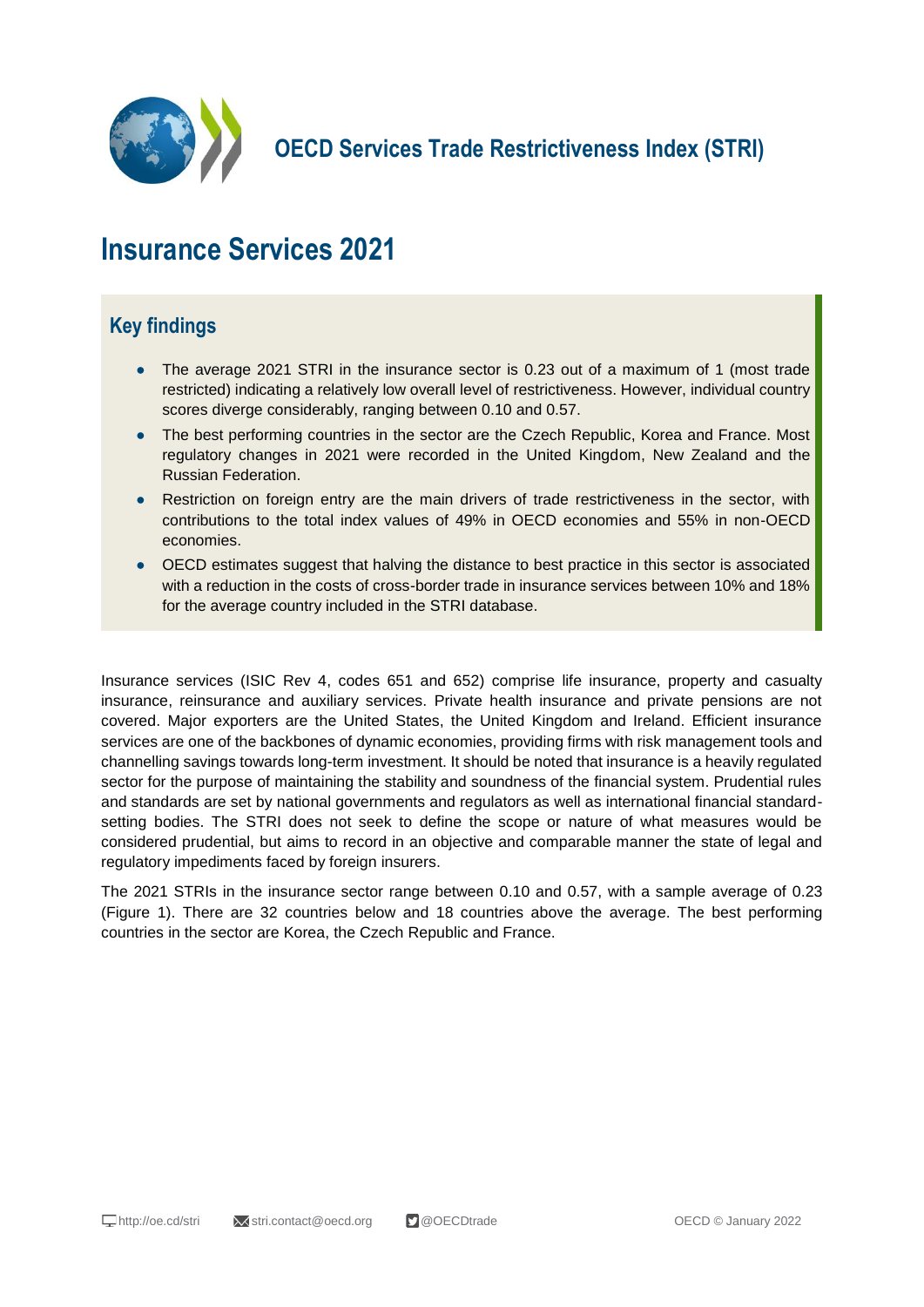**Figure 1. STRI in insurance services, 2021**

**2**



Note: The STRI indices take values between zero and one, one being the most restrictive. The indices are based on laws and regulations in force on 31 October 2021. The STRI regulatory database covers the 38 OECD countries, Brazil, China, India, Indonesia, Kazakhstan, Malaysia, Peru, Russian Federation, Singapore, South Africa, Thailand, and Viet Nam.

The statistical data for Israel are supplied by and under the responsibility of the relevant Israeli authorities. The use of such data by the OECD is without prejudice to the status of the Golan Heights, East Jerusalem and Israeli settlements in the West Bank under the terms of international law. Source: OECD STRI database (2021).





Note: Selection criteria for Panel A was based on largest absolute changes since 2020. Panel B selection is the three largest increases, and the three largest decreases in the STRI since 2014. Source: OECD STRI database (2021).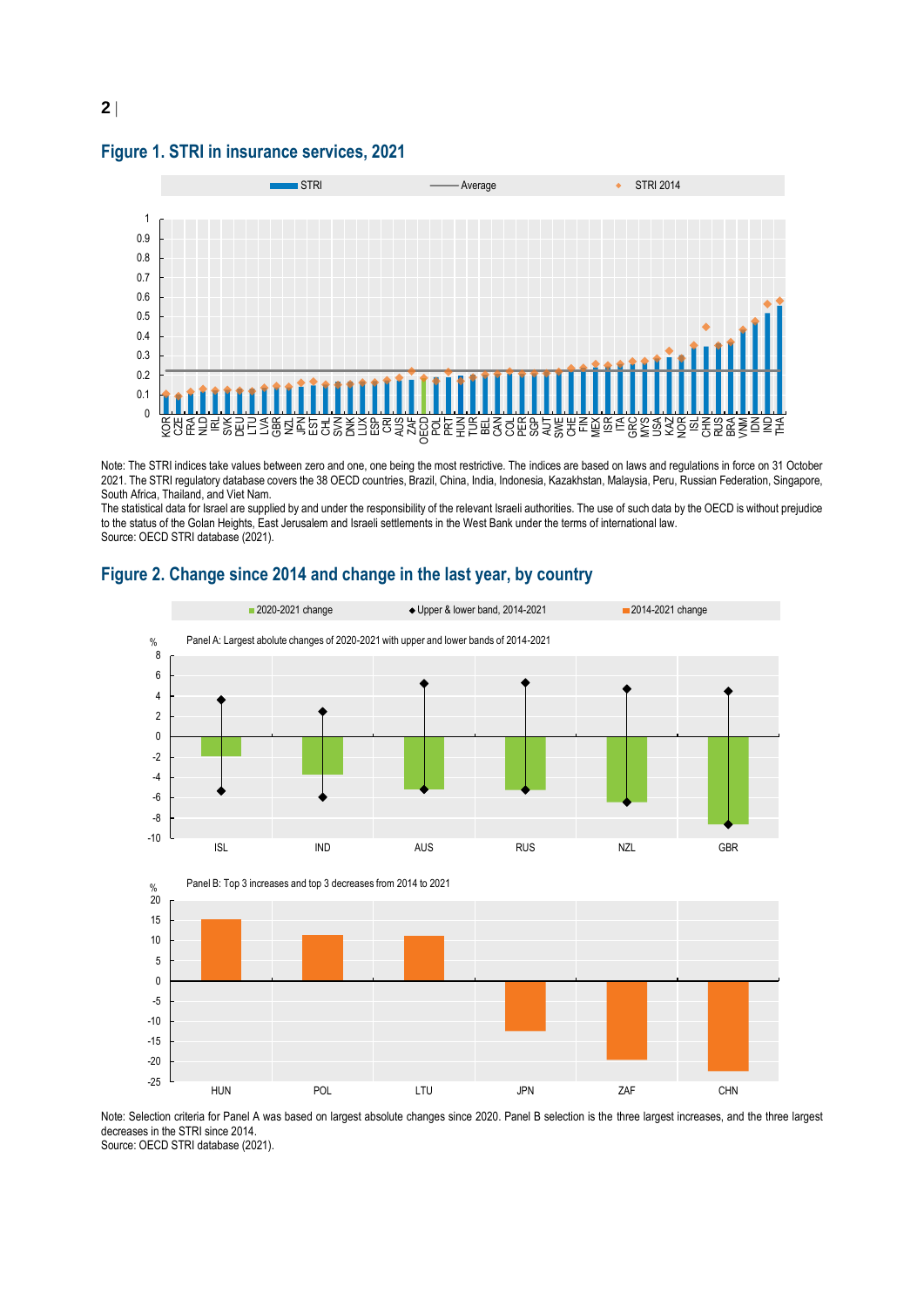Several countries introduced regulatory changes affecting the STRIs in 2021 and more so since 2014 (Figure 2). In 2021, the STRIs in this sector saw the biggest changes in Iceland (-2%), India (-4%), Australia (-5%), the Russian Federation (-5%), New Zealand (-6%), and the United Kingdom (-9%). Since 2014, on the one hand, we have observed countries that have had the strongest restrictive trends such as Hungary (15%), Poland (11%) and Lithuania (11%). On the other hand, we have strong liberalising trends in Japan (-12%), South Africa (-19%), and China (-22%).

The measures in the STRI database are organised under five policy areas (Figure 3). Restrictions on foreign entry include barriers related to establishing and operating companies such as foreign equity limits or requirements on board of directors and cross-border data flows. Restrictions on the movement of people cover barriers that affect the temporary entry of foreign services providers through quotas, labour market tests and short durations of stay. Other discriminatory measures include discrimination of foreign services suppliers as far as taxes, subsidies and public procurement are concerned. Barriers to competition include information on anti-trust policy, government ownership of major firms and the extent to which governmentowned enterprises are exempt from competition laws. Regulatory transparency includes information on consultations and dissemination prior to laws and regulations entering into force. It also records information on obtaining a license or a visa. In this sector, barriers related to restrictions on foreign entry are most prominent and amount to 49% in OECD economies and 55% in non-OECD economies.



#### **Figure 3. STRI policy areas for insurance services by OECD and non-OECD economies, 2021**

Source: OECD STRI database (2021)

Table 1 lists the most common restrictions identified in each policy area. Under restrictions on foreign entry, common impediments relate to a requirement to establish a local presence or a commercial presence, cross-border data flows, and local availability tests for cross-border trade. Restrictions to the movement of people are relatively common across the board and include mostly short permitted durations of initial stay and labour market tests. A license or authorisation is required to practice as insurance broker or actuary in the majority of countries. Under other discriminatory measures, barriers related to accessing public procurement markets for foreign tenderers remain the most common challenge. Few countries impose mandatory cessions to domestic reinsurers. Regarding barriers to competition, state-owned enterprises still play an important role in one third of the countries. Similar magnitude have problems due to a lack of independent funding for the supervisor and the possibility to overturn decisions of the regulatory body. Related to transparency in the licensing process, there is no maximum time for decisions on applications in eleven countries and applicants must not be informed about reasons for the denial of licenses in eight countries.